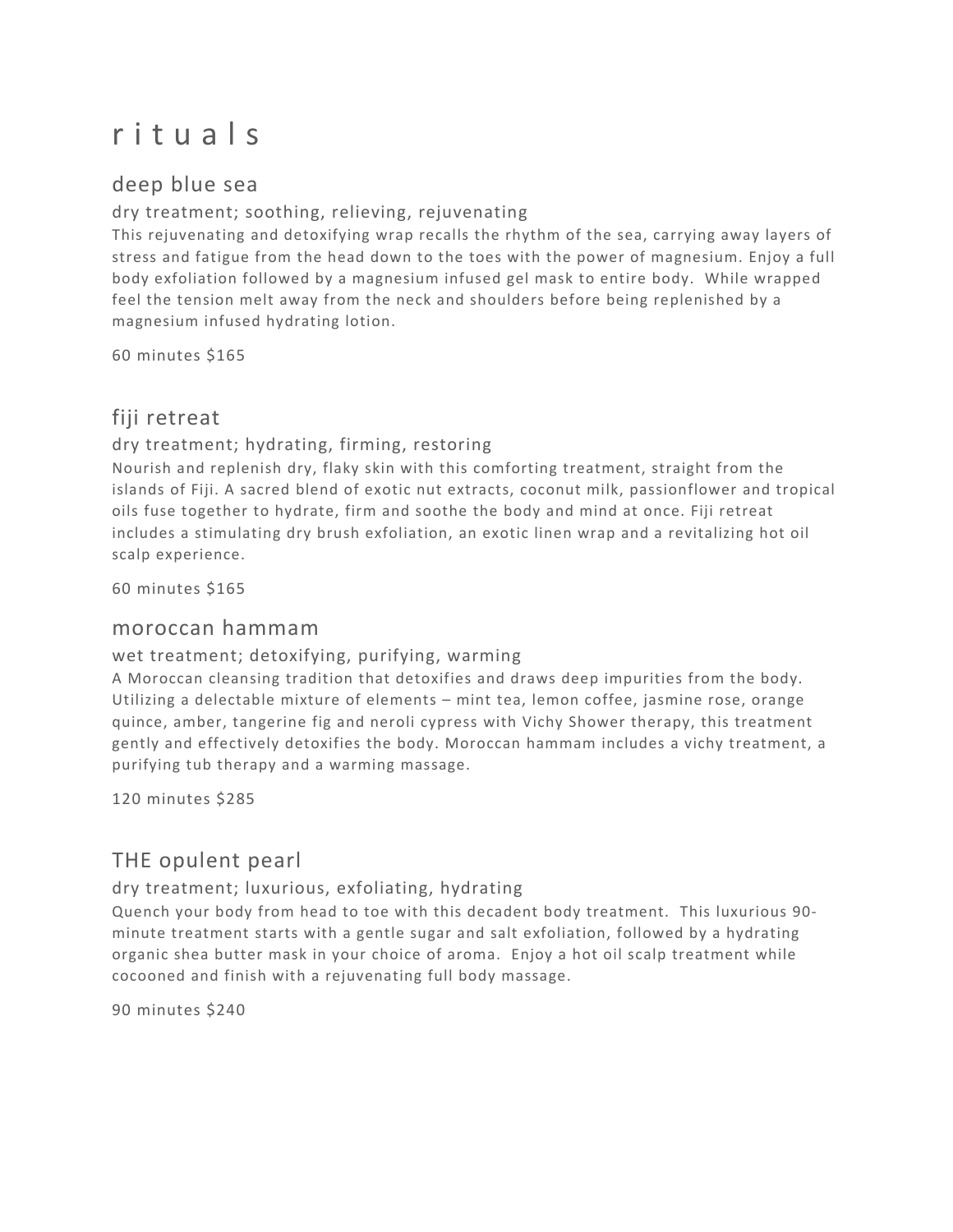## arctic solstice

wet treatment; grounding, therapeutic, repairing Embrace the spirit of a Finnish plunge ritual with this unique organic experience. Combining arctic berries, cloudberries and other powerful antioxidants with a steamy Vichy experience and a revitalizing massage, this complete treatment will relieve muscular pain and tension, protect the skin from harmful environmental factors and leave you completely rejuvenated.

75 minutes \$195

## japan traditions

wet treatment; softening, renewing, hydrating

This moisturizing treatment inspired by Japanese bath house traditions utilizes the Vichy shower, providing a double massage effect. A delicious blend of wild cherry, ginger, zesty lime, plum blossom and hinoki mint nourish, soften and renew your skin and your senses. A bamboo fusion massage leaves you feeling relaxed and renewed.

90 minutes \$230

\*all service prices are subject to change without notice

## r e m e d i e s

## absolute bathe

### warming, healing, curative

A therapeutic hydrotherapy experience that assists with a variety of ailments. Reduce stress, increase circulation, ease sore muscles and enjoy relief from chronic pain while enjoying this warming, sensory escape. THE absolute bathe experience is customized based on your specific skin concerns or overall ailments. Limited availability for single treatments Monday - Thursday, every day for couples.

20 minutes \$50

## absolute back

### suitable for all skin types

A treatment developed exclusively for the back and shoulders. Experience a deep cleansing, exfoliation, specialty masque, light massage and conditioning of the skin. Choose from hydrating, purifying or lightening and brightening.

45 minutes \$110